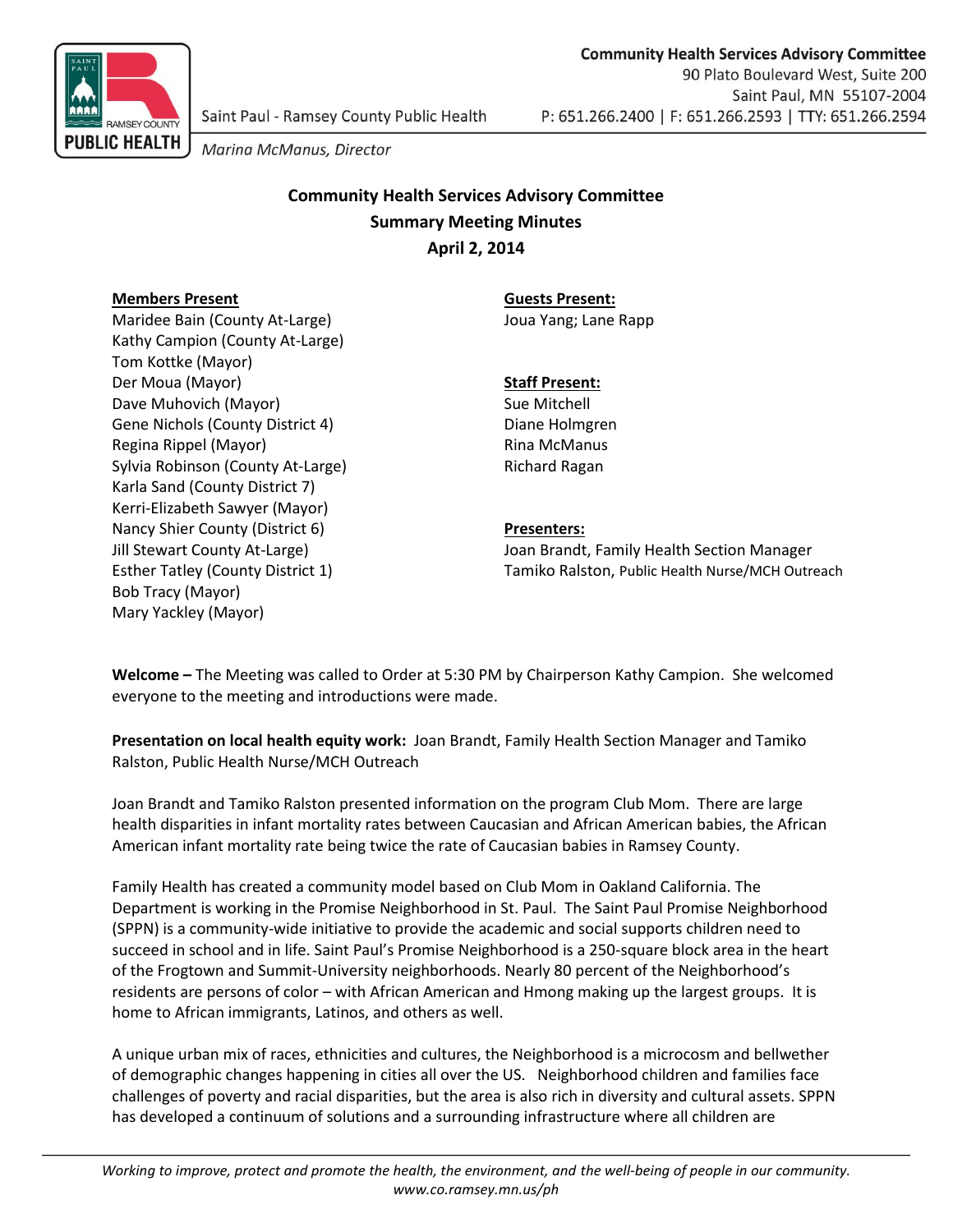validated, valued, developed with culture as an asset, and where they can all ultimately be successful. SPPN provides wrap-around supports for children and their families from birth through grade 5, with full-service schools at the center. Three target schools are working with the initiative to serve SPPN children and families – [Jackson Preparatory Magnet,](http://jackson.spps.org/) [Maxfield Magnet School,](http://maxfield.spps.org/) and [St. Paul City School.](http://www.stpaulcityschool.org/)

Club Mom Focus groups were conducted in June 2013 for young moms 19 years and older with babies age 0-5 years. It is headquartered at the Wilder Foundation in St Paul. Club Mom programming includes nutrition, stress management, pregnancy, parent education, mentoring, activities for babies and resources for families, Dad and partners.

There is a partnership with the African American Leadership Forum (AALF). The African American Leadership Forum is a movement of African American leaders and stewards across six metropolitan areas - the Twin Cities, Portland, Seattle, Des Moines, Tacoma, and Omaha - that is committed to the revitalization and sustainability of a vibrant African American community.

Club Mom is currently support with some funding through the Twin Cities Healthy Start Program. The Healthy Start program is a federal initiative mandated to reduce the rate of infant mortality and improve perinatal outcomes through grants to project areas with high annual rates of infant mortality.

Karla asked a question about whether or not there is a connection with Health Start (a different program) and staff answered not at the present time, as Health Start really has a different focus, however they are aware of resources available through Family Health, should it be appropriate for teens accessing their services.

Jack asked the question about the involvement of fathers. In Oakland, there is Café Dad. (Tamiko is exploring ways to implement this in Ramsey County.)

Regina asked the question about overlap or duplication with other home visiting programs. The answer is that staff try to avoid duplication and strive for coordination. Staff get referrals from WIC and school nurses. There are approximately 7,000 births in Ramsey County each year (of those 3,500 are on medical assistance.) Staff are currently working with 15 Moms (9 continuously). The question is, how can they reach more? This is a "group" model, not one-to-one service.

David asked if there is a formal relationship with an academic institution (Bethel University) for research. The answer was no, there is not, but staff would like to establish a relationship for research.

The program is Afro-centric because of the high infant mortality rates staff are trying to reduce.

Der works with Hmong teen Moms trying to accomplish the same goals – case management and parent education. She is also working with Moms who are Karen and Burmese. Ramsey County also has a teen parent program.

There was a question about transportation and the answer was yes, there are funds to support transportation needs.

## **Discussion and Approval of Community Health Improvement Plan-Review of Implementation process of Action Teams:**

The draft CHIP document has been sent out to all CHIP committee members. The document includes only narrative. There are no charts or data included yet.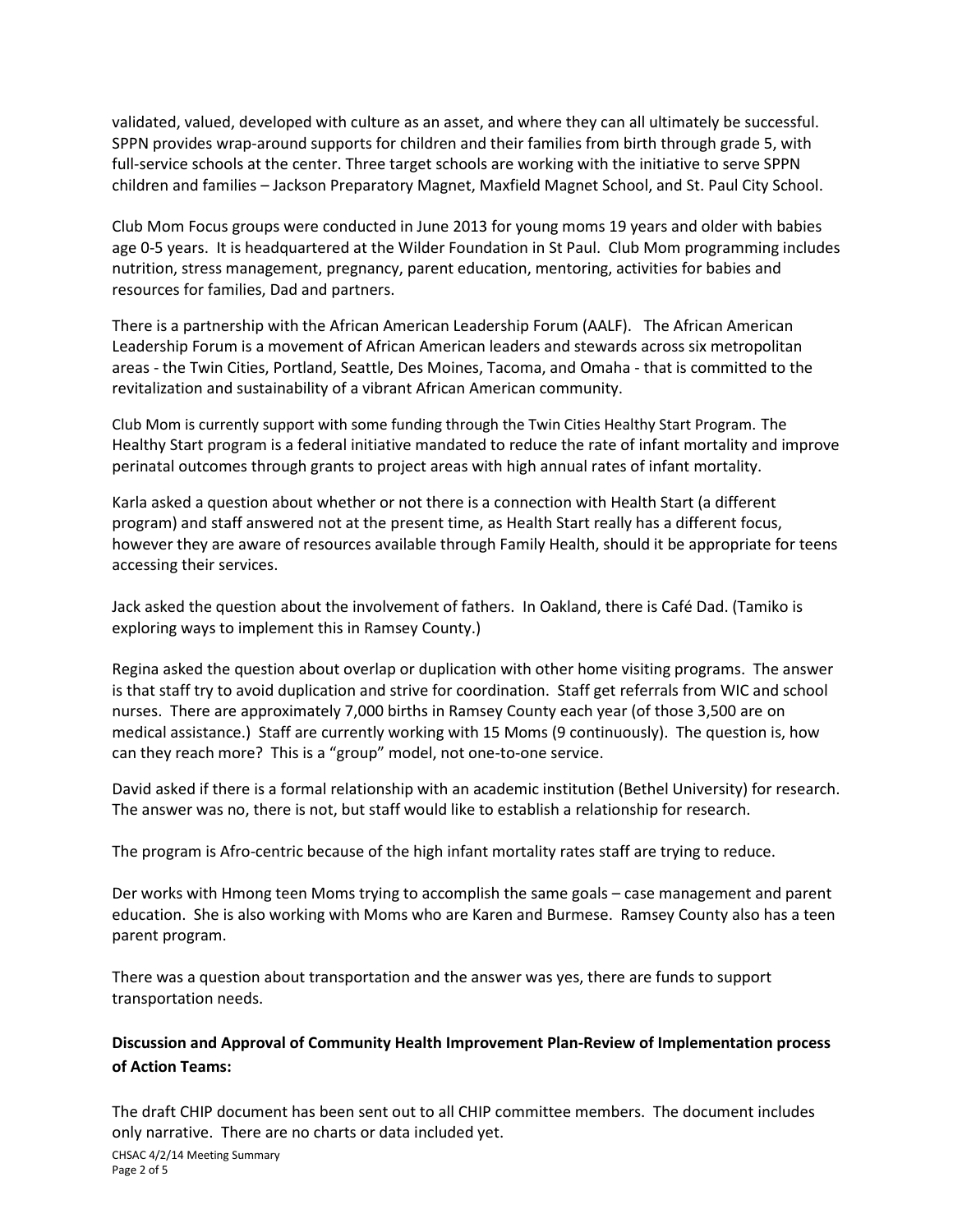Vision and Values were discussed and revisions were suggested to be -

- We acknowledge and embrace the diversity that makes up our community;
- We strive to ensure that appropriate services are provided in a positive environment that is welcoming, open and accessible;
- We are committed to fostering mutual respect and trust as we act in a transparent and collaborative manner in the best interests of the community;
- We work together in positive ways that will benefit our community.

A motion was made by Dr. Tom Kottke to Recommend approval of the CHIP Plan, as amended, to the Ramsey County Board of Commissioners. The motion was seconded by Maridee Bain . The motion passed unanimously.

The Action Teams have been formed to address the following topics: Access to Health Services; Nutrition, Weight and Active Living; Mental Health and Mental Disorders/Behavioral Health; Social Determinants of Health and Injury and violence Prevention.

There was a request to CHSAC members to actively help recruit individuals within the community to join the Action Teams. It is expected Action Team meetings will be schedule beginning in June.

The Ramsey County Board will consider approving this document on May 20 and then it will be forwarded to MDH.

Action Team members responsibility is to become familiar and knowledgeable about goals, objectives and strategies in the CHIP Plan, knowledgeable about what's going on in the community around Action Team objectives, create connections with community partners, provide input to refine CHIP strategies and identify additional data sources, collect data and monitor progress.

Please consider becoming an Action Team leader(s), providing orientation to the topic, planning and facilitating meetings, organizing work and providing information at proposed annual meeting with Action Team Leaders.

Question and discussion about Action Teams – how often and to whom do they report?

## **Elect Tom Kottke as Vice-Chair, CHSAC**

Motion to elect (unanimous) Dr. Tom Kotte as Vice-chair of the CHS Advisory Committee.

## **Brief overview of Draft Strategic Planning Document:**

Strategic Planning will be the major topic of the May CHSAC meeting. There will also be an overview of the accreditation process.

The Department's strategic plan has evolved from the Department's Leadership Team's work with consultant, information from CHIP planning, a survey to staff and the information generated, key informant interviews throughout Ramsey County (both departments and individuals), and a County Board workshop with the question posed – What does the Department of Public Health focus on for the next 5 years?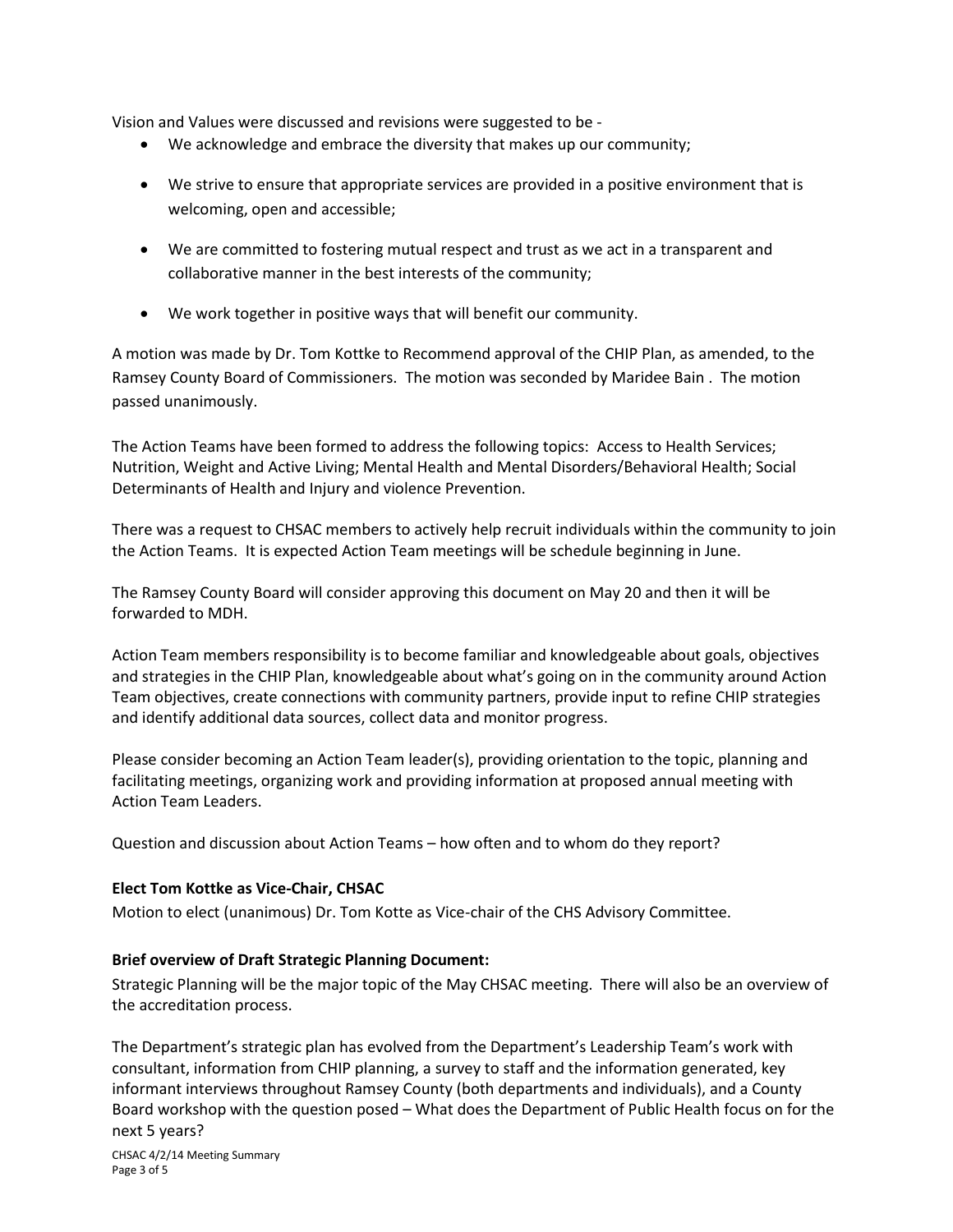We need the CHSAC members to review the objectives and make certain they are SMART objectives and review the list of potential strategies. Only broad goals and objectives go to the County Board. Strategies show up in workplans (Section and individual). The work identified is extremely ambitious and does not include the "business as usual" work we do day in and day out. These are new critical strategic areas.

Please submit your comments to Rina as soon as possible. She will be meeting with the Department Leadership Team on April 16.

Goal  $#1$  Advance Health Equity – the attainment of the highest level of health possible – for all people in Ramsey County

## **Objectives**

- 1. Increase knowledge by 10% above a baseline for all department staff of health inequities, the effects on the public's health and relevance to their job roles and responsibilities by July 1, 2016.
- 2. Create and implement an organizational framework within the department to ensure a focused approach to health equity, by December 31, 2015.
- 3. Identify one health disparity for concentrated focus, and develop department-wide strategies designed to address the disparity, every two years beginning December 31, 2014.
- 4. Establish annually a clear policy and advocacy agenda for the department to advance health equity, beginning July 30, 2014.
- 5. Identify and implement department-wide strategies that specifically promote economic prosperity within areas of concentrated poverty in Ramsey County, by December 31, 2015.

Goal #2 Improve the health of people and the environment in Ramsey County.

## **Objectives**

- 1. Increase knowledge by 10% above a baseline for department staff of the current research related to (1) adverse childhood experiences and (2) violence, including the effects on the public's health and relevance to their job roles and responsibilities, by December 31, 2017.
- 2. Create and implement up to three joint strategies to improve evidence-based clinical preventive services with each Ramsey County-funded community clinic, by December 31, 2017.
- 3. Advocate for up to three public policy initiatives designed to improve health outcomes for residents in Ramsey County, on an annual basis beginning July 20, 2014.
- 4. Identify and implement up to three department-wide strategies to address one targeted health issue of concern, by December 31, 2016.